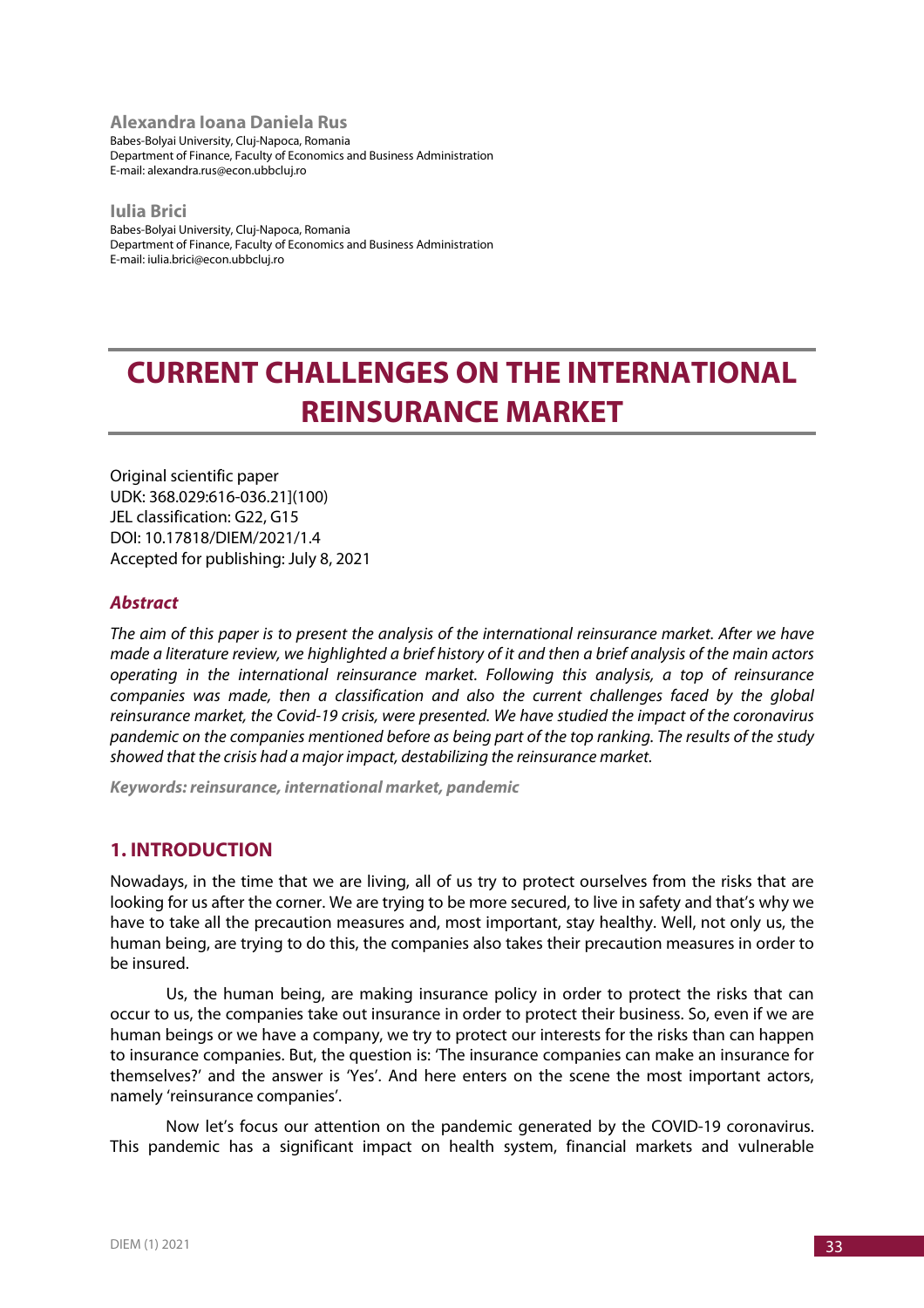industries such as manufacturing, tourism and hospitality and a lot of other fields of activity were affected.

In order to try to ensure an efficient healthcare response during this pandemic, the national governments have tried to engage in reinsurance contracts at state level to provide financial relief to the state and the population (Sahin et al., 2020).

We found out that in the literature there are not many articles written on this topic, so we do not have a significant reference point for this approach. This is exactly the gap in the literature that we have found. Of course, in our future work we intend to analyze more closely the reinsurers market for longer periods of time and we also want to see its evolution after the pandemic period. The paper is further divided as follows: the second section presents the challenges on the reinsurers market, the third section is attributed to certain comparisons and results and in the last section are the conclusions.

### **2. CHALLENGES ON REINSURANCE MARKET**

According to the Corporate Finance Institute, reinsurance means insurance of the insurance companies. The reinsurance companies receive insurance liabilities from other insurance companies. Insurance companies need reinsurance companies for several reasons. Firstly, they can transfer risk, and in this way they can issue higher limits policies because the risk is taken by the reinsurance company. By transferring debts to the reinsurer, insurers' income can be made more predictable, in order to prevent large losses. From the same reason, insurers can surely invest their capital in order to increase their revenues. Reinsurers also provide insurers to underwrite more policies, because a big percent of their liabilities are transferred to the reinsurance companies. In earthquakes and hurricanes situations, an insurer can go to bankruptcy, but if it shifts part of its liabilities to the reinsurance company, it will succeed to go through such events. The rate charged by the reinsurer to the insurer is lower than that requested by a regular customer. Reinsurance companies have their own risk assessment models, so they can accept a lower insurance premium if the insurer decides it is less risky.

A lot of centuries, reinsurance has been placed in shadow corner, but over time it has been showed up in the light for the general public, as a key of risk transfer and in the top of risk management. The time when reinsurance enjoyed recognition is was in the middle of 1980s when the insurance industry was facing a boom in liability insurance claims. Than the impact increased in 1992, after Hurricane Andrew caused extensive damage to both liability insurance and property insurance.

Another situation when reinsurance became visible was correlated with the events of September 11<sup>th</sup>, 2001. These marked the biggest nightmare of insurance industry, resulting in various losses (lives, property, income, air damage and so on).

The market conditions determined the reinsurance companies to create their short and long term strategies (Ciumaș, 2009). According to a report of European Commission for the 2017- 2018 we found out that there were a lot of catastrophes in the entire world (Italy, Spain, Greece, France, Poland etc.) and the reinsurance sector is facing with poor business conditions due to the fact that challenges from 2017 have not decrease. Even if the growth rate has been grew slight in 2018, the function conditions for the global reinsurance have remained difficult in time (European Commission 2020).

Even of the losses suffered in 2017 have reduced the revenues for some the reinsurance companies for others this year became an capital event. The sector has demonstrated its strength, managing the record catastrophic year with a relatively small net loss, although the impact varied considerably from one reinsurer to another.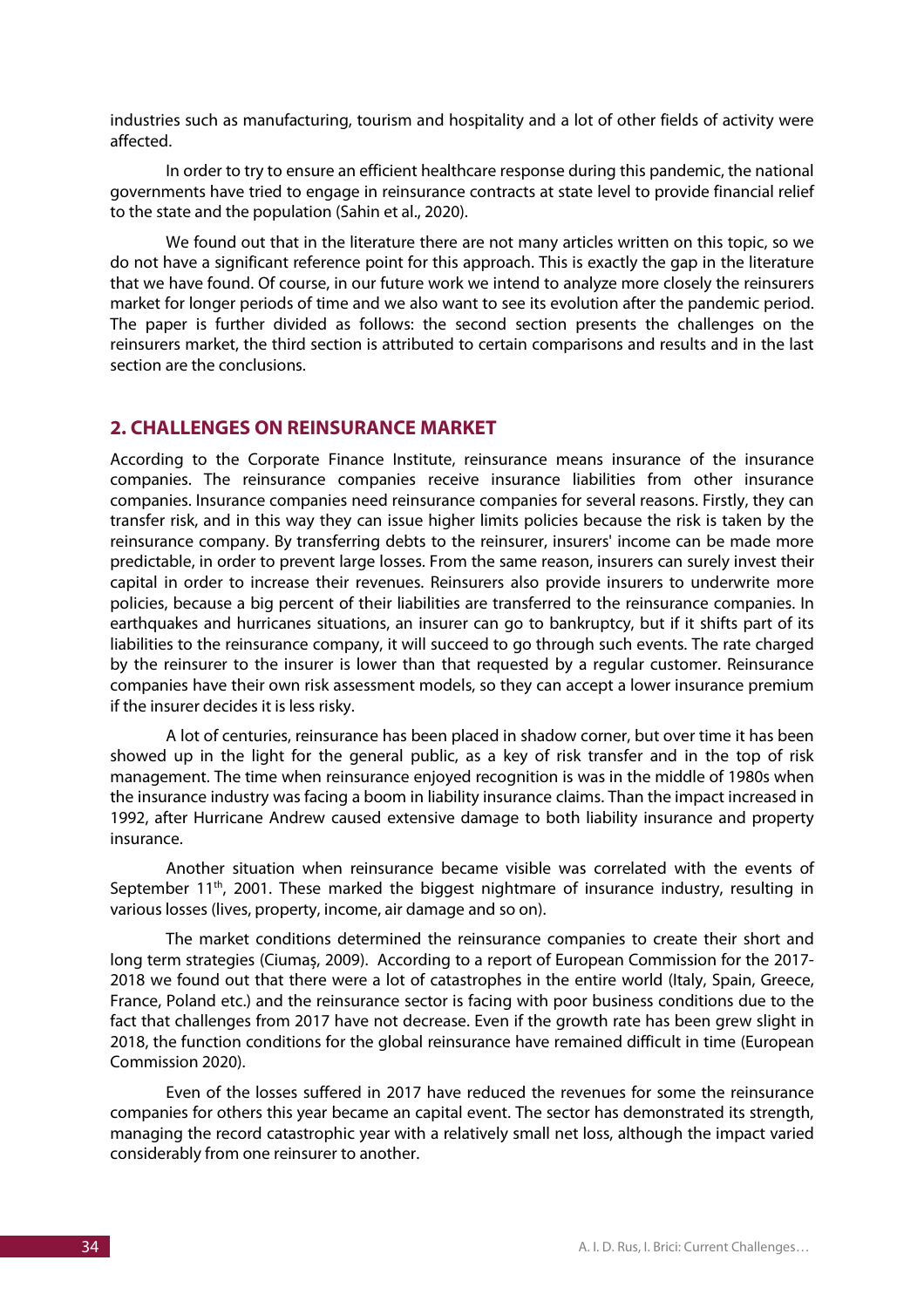When the situation seems to be much more stable there we entered in 'Covid-Area' and the things go worst for the reinsurance market.

In order to try to present the situation before and in time of Covid period we will present the top of the global reinsurers in 2017, 2018 and in 2019 and also the ratings given to all existing reinsurance companies classified by belonging regions for 2017 and 2019.

Table 1 presents the situation of the rankings made by S& P for the top of 20 Global Reinsurers in 2017.

| Rank | Company                                          | Life and non-life premiums Non-life premiums |            |           |            | Ratios    |                 |           |
|------|--------------------------------------------------|----------------------------------------------|------------|-----------|------------|-----------|-----------------|-----------|
|      |                                                  | Gross                                        | <b>Net</b> | Gross     | <b>Net</b> | Loss      | <b>Expenses</b> | Combined  |
| 1.   | <b>Munich Reinsurance</b>                        | 37821                                        | 36 378     | 21 377    | 20 3 30    | 80.5%     | 33.5%           | 114.0%    |
| 2.   | Swiss Re                                         | 34775                                        | 32 3 16    | 20 371    | 19631      | 82.3%     | 33.1%           | 115.4%    |
| 3.   | Berkshire Hathaway                               | 22740                                        | 22740      | 17815     | 17815      | <b>NA</b> | <b>NA</b>       | 116.4%    |
| 4.   | Hannover Rück                                    | 21 3 14                                      | 18727      | 12832     | 10973      | 71.3%     | 27.8%           | 99.1%     |
| 5.   | <b>SCOR</b>                                      | 17718                                        | 16 130     | 7 2 1 8   | 6468       | 71.0%     | 32.7%           | 103.7%    |
| 6.   | Lloyd's                                          | 14 2 50                                      | 10726      | 14 2 50   | 10726      | 83.8%     | 33.3%           | 117.2%    |
| 7.   | Reinsurance Group of<br>America                  | 10704                                        | 9841       | <b>NA</b> | <b>NA</b>  | <b>NA</b> | <b>NA</b>       | <b>NA</b> |
| 8.   | China Re                                         | 10435                                        | 9974       | 3628      | 3509       | 62.6%     | 41.3%           | 103.9%    |
| 9.   | <b>Great West Lifeco</b>                         | 7924                                         | 7823       | <b>NA</b> | <b>NA</b>  | <b>NA</b> | <b>NA</b>       | <b>NA</b> |
| 10.  | Korean Re                                        | 6775                                         | 4720       | 5958      | 3 9 8 8    | 77.7%     | 18.7%           | 96.4%     |
| 11.  | <b>General Insurance</b><br>Corporation of India | 6497                                         | 5798       | 6430      | 5741       | 86.3%     | 17.5%           | 103.8%    |
| 12.  | PartnerRe                                        | 5 5 8 8                                      | 5 1 2 0    | 4 1 8 9   | 3776       | 69.8%     | 29.5%           | 99.3%     |
| 13.  | Everest Re                                       | 5 1 1 5                                      | 4614       | 5 1 1 5   | 4614       | 76.6%     | 26.5%           | 103.1%    |
| 14.  | XL Group                                         | 4916                                         | 3976       | 4682      | 3 9 6 4    | 79.9%     | 31.5%           | 111.3%    |
| 15.  | <b>Transatlantic Holdings</b>                    | 4 2 1 1                                      | 3810       | 4211      | 3810       | 73.1%     | 33.8%           | 106.9%    |
| 16.  | MS&AD                                            | 3 3 8 5                                      | <b>NA</b>  | 3 3 8 5   | <b>NA</b>  | <b>NA</b> | <b>NA</b>       | <b>NA</b> |
| 17.  | R+V Versicherung AG                              | 3 0 7 1                                      | 3011       | 3 0 7 1   | 3011       | 73.8%     | 25.3%           | 99.1%     |
| 18.  | <b>MAPFRE RE</b>                                 | 2812                                         | 2517       | 2812      | 2517       | 73.6%     | 23.2%           | 96.8%     |
| 19.  | RenaissanceRe                                    | 2798                                         | 1871       | 2798      | 1871       | 108.4%    | 29.6%           | 137.9%    |
| 20.  | The Toa Reinsurance                              | 2 5 0 5                                      | 2 1 9 8    | 2505      | 2 1 9 8    | 70.1%     | 26.3%           | 96.4%     |

Table 1 Top 20 Global Reinsurers 2017 Ranking per Gross Premiums Written

Source : A. M. Best

In table 1 we can see that we have 11 companies with combined ratios higher than 100% and 9 lower than 100%. The higher combined ratio belongs to Renaissance Re with a value of 137,9 % but the company is the penultimate in the top. The lowest combined ratios belongs to Korean Re and The Toa Reinsurance with a value of 96,4 %.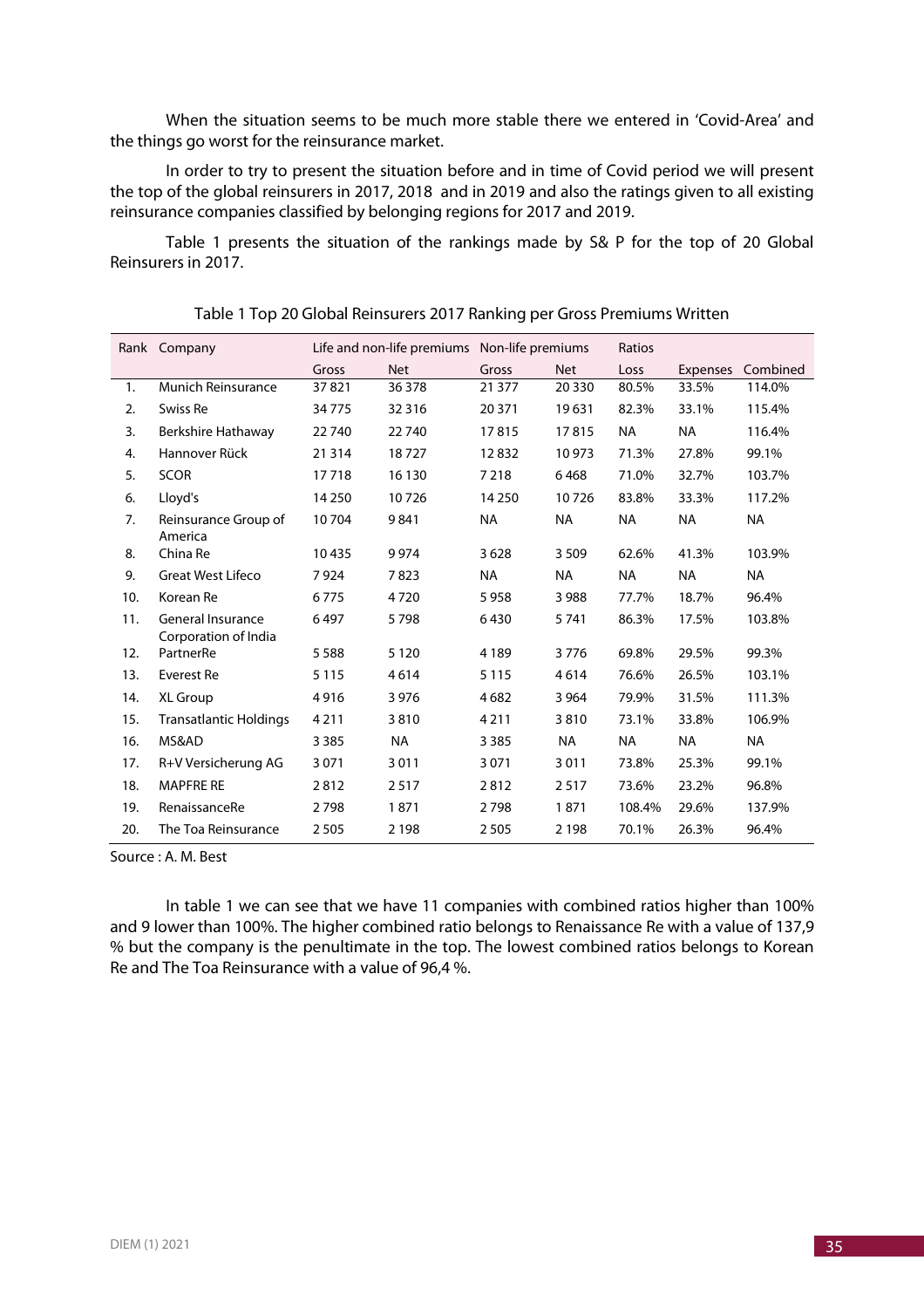|     | Rank Company Name                            | Life and non-life<br>premiums |            | Non-life<br>premiums |            | Ratios |         |          |
|-----|----------------------------------------------|-------------------------------|------------|----------------------|------------|--------|---------|----------|
|     |                                              | Gross                         | <b>Net</b> | Gross                | <b>Net</b> | Loss   | Expense | Combined |
| 1.  | Swiss Re Ltd.                                | 36,406                        | 34,042     | 20,864               | 20,220     | 74.2   | 32.4    | 106.6    |
| 2.  | Munich Reinsurance Company                   | 35,814                        | 34,515     | 23,395               | 22,570     | 65.2   | 34.2    | 99.4     |
| 3.  | Hannover Rück SE                             | 21,952                        | 19,791     | 13,709               | 12,368     | 66.9   | 29.5    | 96.4     |
| 4.  | SCOR S.E.                                    | 17,466                        | 15,773     | 7,069                | 6,115      | 66.5   | 32.8    | 99.3     |
| 5.  | Berkshire Hathaway Inc.                      | 15,376                        | 15,376     | 9,930                | 9,930      | 88.6   | 21.9    | 110.4    |
| 6.  | $Lloyd's$ <sup>5,6</sup>                     | 14,064                        | 9,926      | 14,064               | 9,926      | 72.2   | 33.8    | 106.0    |
| 7.  | China Reinsurance (Group) Corporation        | 11,564                        | 10,681     | 3,942                | 3,809      | 58.0   | 40.9    | 98.8     |
| 8.  | Reinsurance Group of America Inc.            | 11,341                        | 10,544     | N/A                  | N/A        | N/A    | N/A     | N/A      |
| 9.  | <b>Great West Lifeco</b>                     | 7,737                         | 7,647      | N/A                  | N/A        | N/A    | N/A     | N/A      |
| 10  | Korean Reinsurance Company                   | 6,803                         | 4,786      | 5,972                | 4,058      | 83.7   | 17.8    | 101.5    |
| 11. | General Insurance Corporation of India       | 6,582                         | 5,684      | 6,503                | 5,611      | 88.4   | 16.9    | 105.3    |
| 12. | Partnerre Ltd.                               | 6,300                         | 5,803      | 5,065                | 4,592      | 73.7   | 28.1    | 101.8    |
| 13. | Everest Re Group Ltd.                        | 6,225                         | 5,706      | 6,225                | 5,706      | 86.6   | 26.3    | 113.0    |
| 14. | XL Bermuda Ltd.                              | 5,219                         | 4,135      | 5,002                | 4,124      | 80.6   | 32.2    | 112.8    |
| 15. | Transatlantic Holdings, Inc                  | 4,451                         | 3,969      | 4,451                | 3,969      | 72.8   | 32.6    | 105.4    |
| 16. | 7,8<br>MS&AD Insurance Group Holdings, Inc.  | 3,657                         | N/A        | 3,657                | N/A        | N/A    | N/A     | N/A      |
| 17. | Renaissance Re Holdings Ltd.                 | 3,310                         | 2,132      | 3,310                | 2,132      | 56.7   | 30.9    | 87.6     |
| 18. | R+V Versicherung AG                          | 3,231                         | 3,164      | 3,201                | 3,146      | 73.8   | 25.3    | 99.1     |
| 19. | 10<br>MAPFRE RE, Compania de Reaseguros S.A. | 3,215                         | 2,654      | 2,602                | 2,045      | 71.6   | 26.7    | 98.3     |
| 20. | <b>AXIS Capital Holdings Limited</b>         | 3,112                         | 2,334      | 3,112                | 2,334      | 69.8   | 28.6    | 98.4     |

| Table 2 Top 20 Global Reinsurers 2018- Ranking per Gross Premiums Written |  |  |
|---------------------------------------------------------------------------|--|--|
|---------------------------------------------------------------------------|--|--|

Source: A. M. Best

In the table 2 we have also the top of the reinsurance companies for the second analyzed year, 2018. Here we have only 9 companies with a combined ratio higher than 100 % and 11 with combined ratios lower than 100%. The higher value of the combined ratio is attributed to Everest Re Group (113%) and the lowest value belongs to Renaissance Re (87,6%).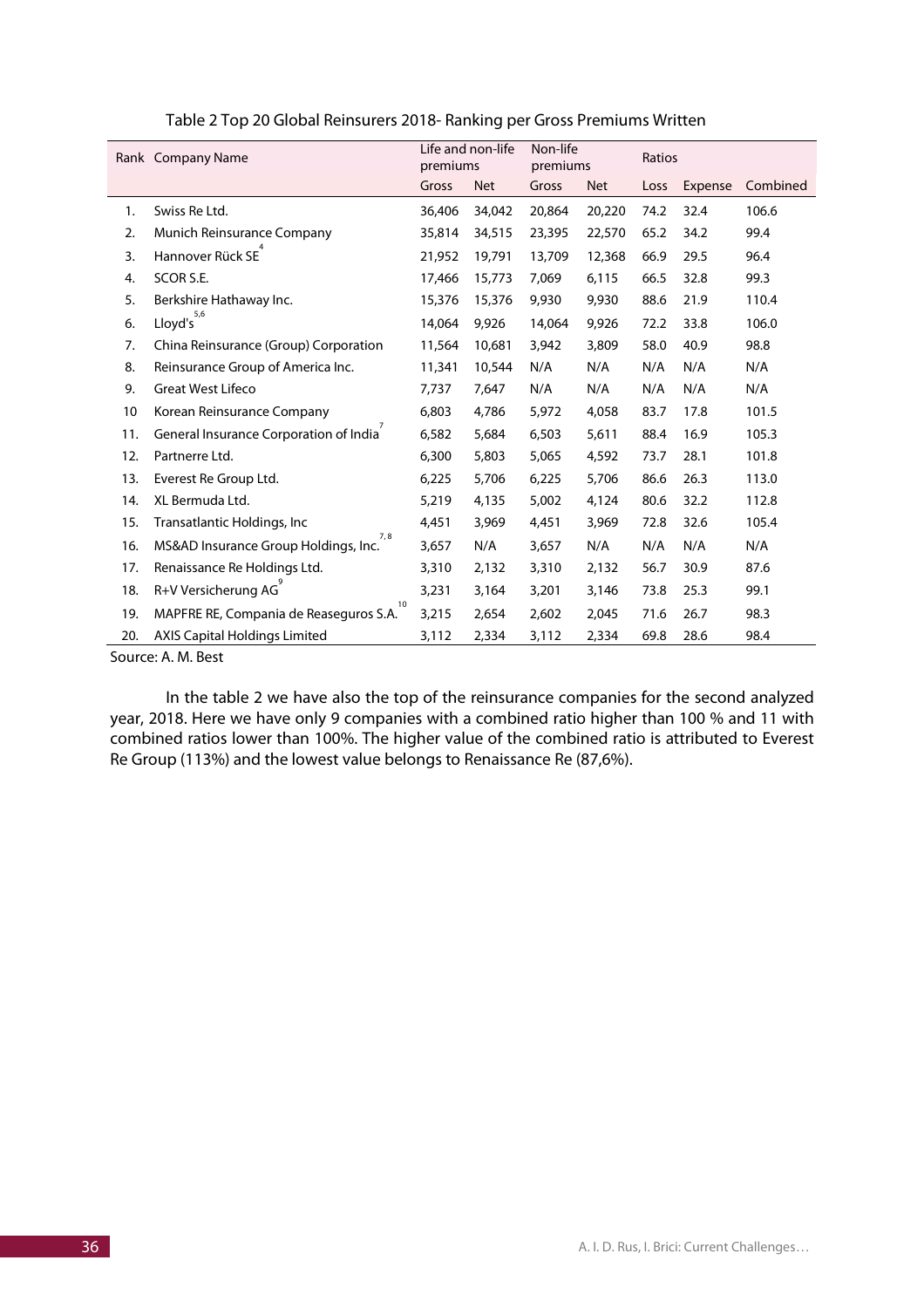|     | Ranking Company                      | Life & Non-Life |            | Non-Life Only |            | Ratio |                 |          |
|-----|--------------------------------------|-----------------|------------|---------------|------------|-------|-----------------|----------|
|     |                                      | Gross           | <b>Net</b> | Gross         | <b>Net</b> | Loss  | <b>Expenses</b> | Combined |
| 1.  | Swiss Re Ltd.                        | \$42,228        | \$39,649   | \$26,095      | \$25,135   | 79.7% | 31.7%           | 111.4%   |
| 2.  | <b>Munich Reinsurance</b>            | \$37,864        | \$35,282   | \$24,742      | \$23,455   | 66.7% | 34.4%           | 101%     |
|     | Company                              |                 |            |               |            |       |                 |          |
| 3.  | Hannover Ruck S.E.4                  | \$25,309        | \$22,096   | \$16,555      | \$14,333   | 69%   | 29.5%           | 98.5%    |
| 4.  | SCOR S.E.                            | \$18,302        | \$16,176   | \$8,005       | \$6,826    | 68.1% | 30.9%           | 99%      |
| 5.  | Berkshire Hathway Inc.               | \$16,089        | \$16,089   | \$11,112      | \$11,112   | 86,6% | 25.1%           | 111.7%   |
| 6.  | Lloyd's                              | \$14,978        | \$10,433   | \$14,978      | \$10,433   | 71%   | 34.5%           | 105.5%   |
| 7.  | China Reinsurance                    | \$13,161        | \$12,196   | \$5,218       | \$4,820    | 65%   | 36.4%           | 101.4%   |
|     | (Group) Corporation                  |                 |            |               |            |       |                 |          |
| 8.  | Reinsurance Group of<br>America Inc. | \$12,150        | \$11,297   | N/A           | N/A        | N/A   | N/A             | N/A      |
| 9.  | <b>Great West Lifeco</b>             | \$10,149        | \$10,055   | N/A           | N/A        | N/A   | N/A             | N/A      |
| 10. | PartnerRe Ltd.                       | \$7,285         | \$6,909    | \$5,792       | \$5,439    | 72.4% | 28%             | 100.4%   |
| 11. | Korean Reinsurance                   | \$6,963         | \$4,785    | \$6,157       | \$4,079    | 85.9% | 14.9%           | 100.8%   |
|     | Company                              |                 |            |               |            |       |                 |          |
| 12. | <b>General Insurance</b>             | \$6,862         | \$6,229    | \$6,735       | \$6,109    | 97.2% | 18.2%           | 115.5%   |
|     | Corporation of India                 |                 |            |               |            |       |                 |          |
| 13. | Everest Re Group Ltd.                | \$6,356         | \$5,732    | \$6,356       | \$5,732    | 66.9% | 28.4%           | 95.4%    |
| 14. | XL Bermuda Ltd.                      | \$5,010         | \$4,252    | \$5,010       | \$4,252    | 65.4% | 34.5%           | 99.9%    |
| 15. | Transatlantic Holdings,              | \$4,946         | \$4,495    | \$4,946       | \$4,495    | 68.4% | 32.5%           | 100.9%   |
|     | Inc.                                 |                 |            |               |            |       |                 |          |
| 16. | Renaissance Re Holdings<br>Ltd.      | \$4,808         | \$3,381    | \$4,808       | \$3,381    | 62.8% | 29.5%           | 92.3%    |
| 17. | MS& AD Insurance Group               | \$4,188         | N/A        | \$4,188       | N/A        | N/A   | N/A             | N/A      |
|     | Holdings Inc.                        |                 |            |               |            |       |                 |          |
| 18. | MAPFRE RE, Compana de                | \$3,313         | \$2,690    | \$2,716       | \$2,100    | 77.8% | 24.2%           | 102.1%   |
|     | Reaseguros S.A.                      |                 |            |               |            |       |                 |          |
| 19. | <b>Axis Capital Holdings</b>         | \$3,223         | \$2,280    | \$3,223       | \$2,280    | 73.7% | 27.5%           | 101.2%   |
|     | Limited                              |                 |            |               |            |       |                 |          |
| 20. | R+V Versicherung AG                  | \$3,160         | \$3,160    | \$3,160       | \$3,160    | 78.6% | 24.3%           | 102.9%   |

Table 3 Top 20 Global Reinsurers 2019 Ranking per Gross Premiums Written

Source: https://www.atlas-mag.net/en/article/top-50-global-reinsurers-ranking-of-2019

In the table 3 we can see that we have 12 companies with combined ratios higher than 100% and 8 lower than 100%. The highest value belongs to General Insurance Corporation of India

(115,5%) and the lowest value belongs to Renaissance Re (92,3%).

We can see that in 2017 Renaissance Re had the highest value of the combined ratio but in 2019 it has the lowest value.

### **3. COMPARISON AND RESULTS BETWEEN 2017, 2018 AND 2019**

In order to illustrate better the top of the reinsurance company we have presented above the 15 reinsurance companies for the first and the last analyses years. The ranking was made based on gross premium written.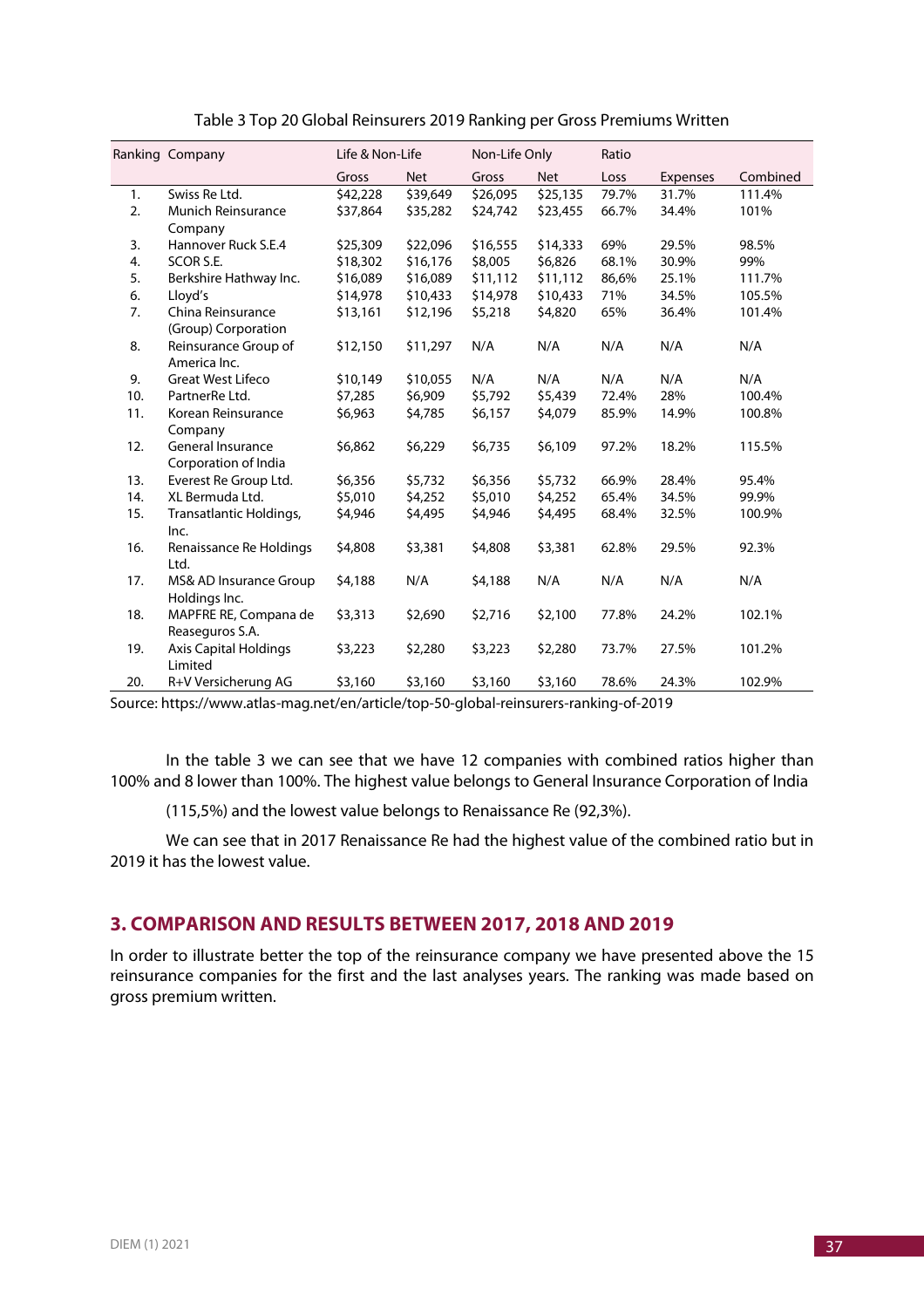



Figure 1 Top 15 reinsurance companies



Source: author's work based on A.M Best data

Figure 2 Top 15 reinsurance companies

In what concern the figure 1 and figure 2 was made a top of the 15 reinsurance companies for the year 2017 and 2019. In 2017 the first three positions are occupied by Munich Reinsurance, Swiss Re and Berkshire Hathway. And in what concern the year 2019 the first three positions are occupied by Munich Reinsurance, Swiss Re and Hannover Hathaway Re.

Next, after a literature research we have found that for the reinsurers were given ratings by S&P Global Ratings.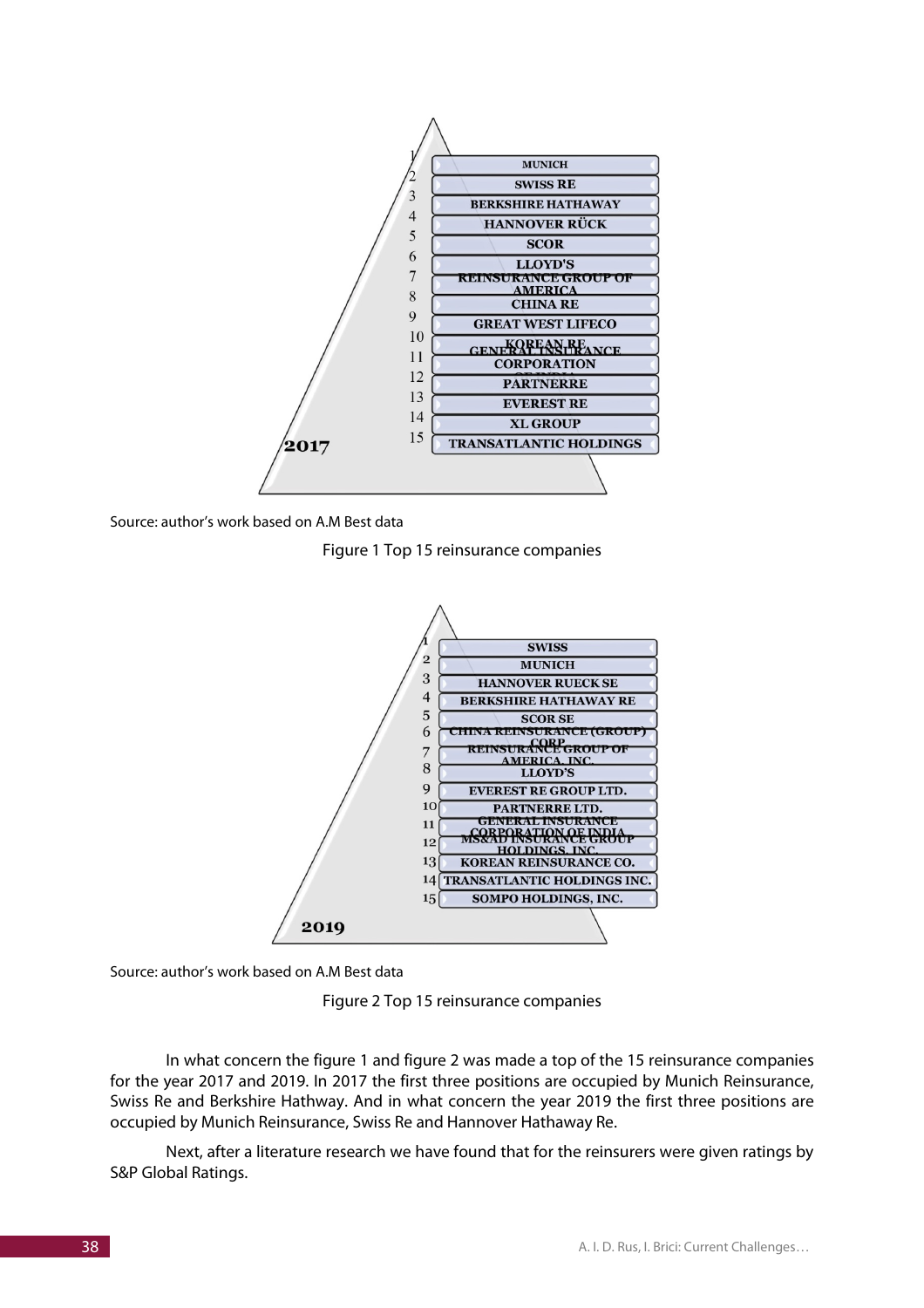| High ranked reinsurance companies           |                      |       |            |           |  |  |  |
|---------------------------------------------|----------------------|-------|------------|-----------|--|--|--|
| Reinsurance company                         | Region               | 2017  | 2019       | Evolution |  |  |  |
| General Reinsurance Life Australia Ltd.     | Australia            | $AA+$ | $AA+$      | stable    |  |  |  |
| General Reinsurance Australia Ltd.          |                      | $AA+$ | $AA+$      | stable    |  |  |  |
| Terra Brasis Resseguros                     | Brazil               | brA   | $brAA+$    | ↑         |  |  |  |
| General Reinsurance AG                      | Germany              | $AA+$ | $AA+$      | stable    |  |  |  |
| National Indemnity Co.                      |                      | $AA+$ | $AA+$      | stable    |  |  |  |
| General Reinsurance Corp.                   | <b>United States</b> | AA+   | $AA+$      | stable    |  |  |  |
| General Re Life Corp.                       |                      | $AA+$ | $AA+$      | stable    |  |  |  |
| Berkshire Hathaway Life Insurance Co. of NE |                      | ---   | $AA+$      | new       |  |  |  |
| Low ranked reinsurance companies            |                      |       |            |           |  |  |  |
| Reinsurance company                         | Region               | 2017  | 2019       | Evolution |  |  |  |
| Eurasia Insurance Co.                       | Kazakhstan           | $BB+$ | BBB-       | ↑         |  |  |  |
| Sogaz                                       | Russia               | BB+   | <b>BBB</b> | ↑         |  |  |  |
| Ingosstrakh Insurance Co.                   |                      | BB+   | BBB-       | ↑         |  |  |  |
| GIC Re South                                | South Africa         | $BB+$ | BB+        | stable    |  |  |  |

#### Table 4 Global Ratings

Source: author's work after S&P Global Ratings data (Bender, 2019 & 2020 reports)

According to the Global Reinsurance Highlights reports for 2017 and 2019, developed by S&P Global Ratings, ratings were given to all existing reinsurance companies, being classified by belonging regions. In the upper part of the table below we can find highlighted the companies which received the highest rated rating, and in the lower part the companies with the lowest rating.

We can see that among those who received the AA+ rating which means, in the interpretation of the S&P algorithm, high quality with very low credit risk, but susceptibility to longterm risks, most companies keep their rating in 2019 identical to the rating received in 2017. However, we have two exceptions. The reinsurance company Terra Brasis Resseguros from Brazil is improving its situation in 2019 compared to 2017 and the company Berkshire Hathaway Life Insurance Co. of NE from United States recently appeared on the market in 2019.

On the other hand, among the companies that received the lowest rating, namely BB+, which means that the reinsurance company faces major ongoing uncertainties and exposure to adverse business, financial or economic conditions, explained as inadequate capacity to meet its financial commitments, only GIC Re South from South Africa maintains its rating throughout the analysis period. The other companies are improving their situation in 2019, moving from  $BB + to$ BBB-, which means adequate capacity to meet its financial commitments, but adverse economic conditions or changing circumstances are more likely to lead to a weakened capacity of the obligor to meet its financial commitments.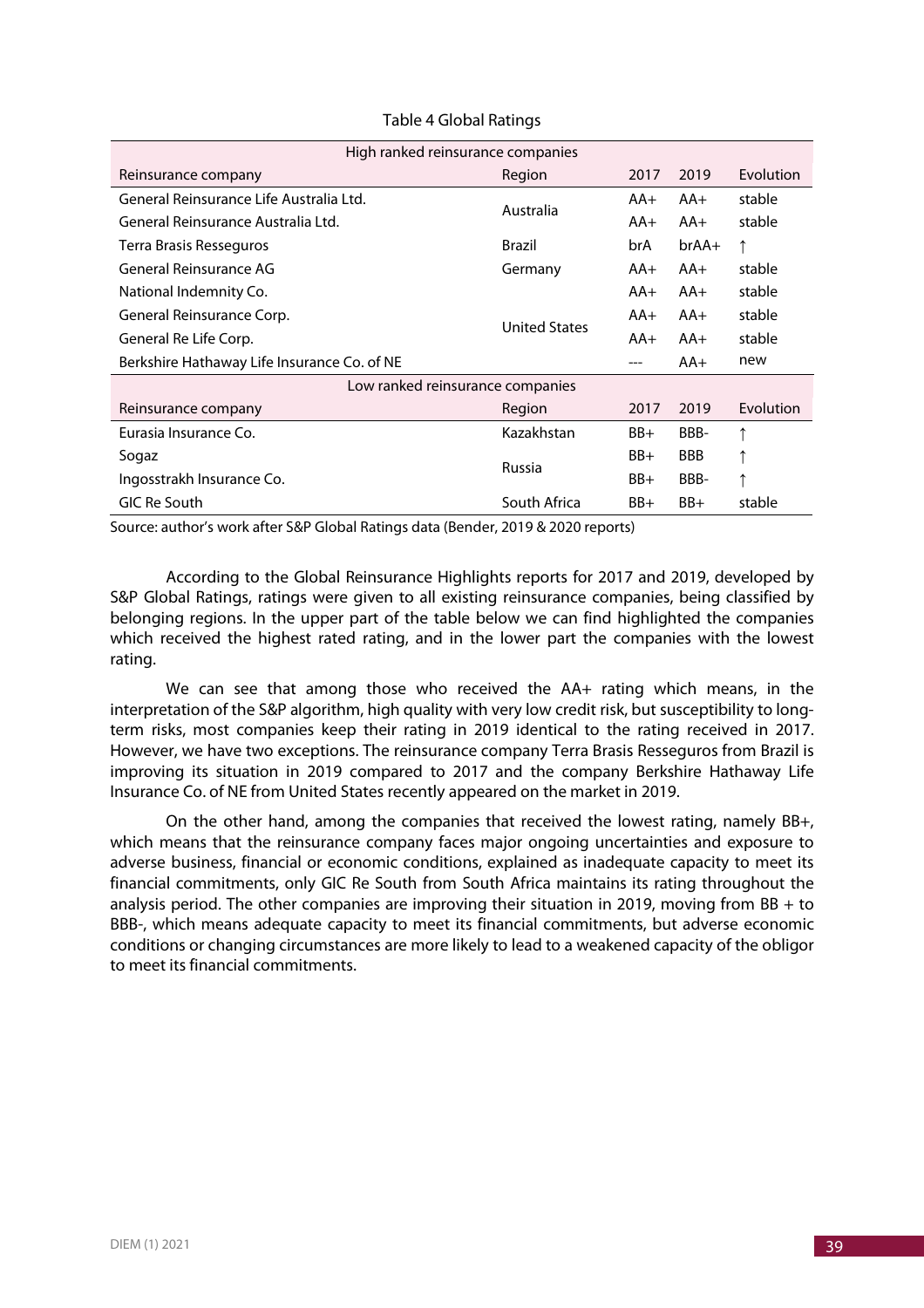

Source: author's work

Figure 3 Combined rates 2017 vs. 2019

In 2017, the companies Swiss Re, Berkshire Hathaway and Lloyd's had register the highest rates of combined rates: 115%, 116% and respectively 117%. On the opposite side of the top, we can find the lowest values of the combined rates at Korean Re, Hannover Rück and Partner Re, of 96% and 99%.

In 2018, the higher rates were registered by Berkshire Hathaway (112%), Swiss Re (111.4%) and General Insurance Corporation (116%). The lower values were registered by Hannover Rück (98.5%) and SCOR (99%).

In 2019, Berkshire Hathaway Inc. (110.4%) and Swiss Re (116.6%) recorded the highest values of the combined rates, when Hannover Rück and China Re had the lowest values, respectively 96.4% and 98.8%.

As a general conclusion of this comparative analysis, almost all the top 10 companies registered decreases towards the end of the analyzed period, at the beginning of the pandemic, but there are only two exceptions, namely SCOR and Korean Re which in 2019 registered increases of 0.3 and 0.5 compared to 2018, which is insignificant from an economic point of view.

Standard & Poor Global Rating Company made an interesting research on the changes that pandemic took into the re/insurance market. According to their article, the impact of pandemic can be felt in the volatility of capital markets and also in the decreasing premium growth prospects. S&P expects losses related to business interruption, event cancellations, all these being picked in charge by reinsurance companies. This fact means that insurance companies won't be directly significant affected. What can bring more important problems to insurers are the extremely low interest rates, which are the biggest source of risk, because the rentability of assets is fastly decreasing too.

Reinsurance News (2020), in collaboration with Artemis (a company which covers catastrophe bonds, insurance-linked securities, alternative reinsurance capital, risk transfer, investments, longevity and weather risk markets) developed and launched a survey on the initial implications of COVID-19 pandemic on insurance and reinsurance global market. More than 50% of the respondents had the opinion that underwriting losses is the main concern that reinsurers face because of the pandemic, and mostly talking about the non-life side. Also 27.3% of the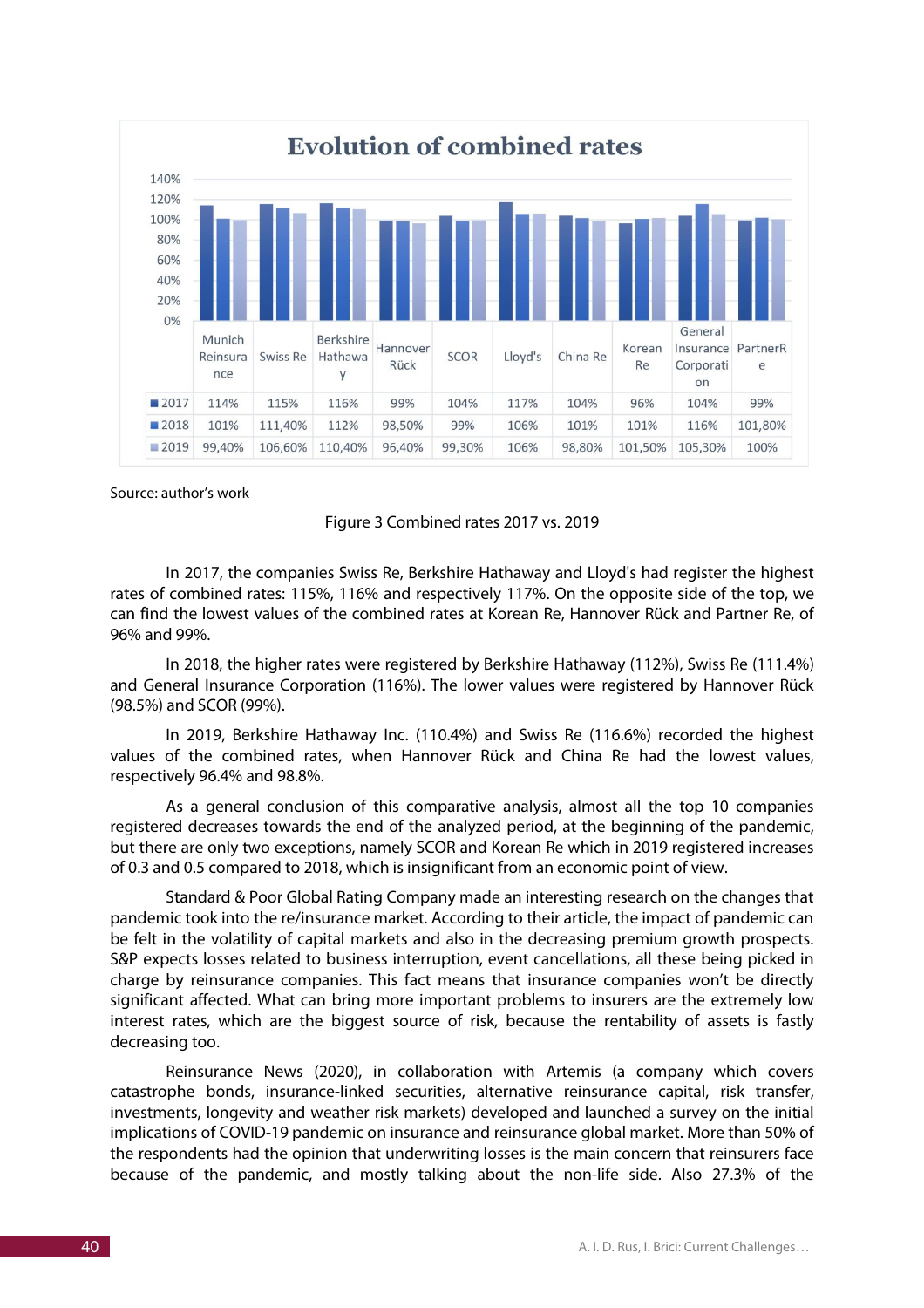respondents said that non-life underwriting loss is between \$80 and \$100 billions. Asked about how long will it take to fully understand the real impact of pandemic on the re/insurance industry, the respondents (almost 61% of them) responded that it will take 2 to 5 years, in their opinion.

According to Business Wire (2021) the COVID-19 pandemic had a several impact on reinsurance global market. The specialists in the field predict that the reinsurance international market will need year of recover. The complete recover process will end near 2030. After the pandemic, companies like Axa, Swiss Re, Munich Re, Hannover Re or SCOR Re still take a seat in the top 10 reinsurers.

The expected growth in 2021 from 2021 was 8.1%, but the exact result will be seen in the annual report, at the end of the year. This percentage may be different from the expectations due to COVID-19 impact. Reinsurance companies began to integrate in their activity blockchain technology, fact that can reduce some of their costs, but at the same time, can increase security and efficienty. Experts predict that blockchain technology can save \$5 billion globally.

According to Actuarial Post, a newspaper from UK, the pandemic also has a bright side. It can represent a chance for knows reinsurance companie, but also for some new entry companies. The coverage of the risks caused by COVID-19 was previously offered by the reinsurers, but with a limited takeover. Post-Covid-19, insurers can adjust the value of coverage. Both insurers and reinsurers will have to evaluate the terms and conditions and determine whether or not they are adequate following the actual living in the pandemic and its effects.

## **4. CONCLUSIONS**

In this study, we have tried to make an analysis between the period 2017 and 2019. Here we tried to catch the challenges before COVID-2019 pandemic and also in the first year when it start for the reinsurance companies. Taking into account the analyzed period the first problems for these kind of companies appeared in 2017 when they faced a lot of natural disasters in the entire world, in countries like: Italy, Spain, Greece, France, Poland etc. The reinsurance sector faced with poor business conditions due to the fact that challenges from 2017 have not decrease. Even if the growth rate has been grew slight in 2018, the function conditions for the global reinsurance have remained difficult in time. When the sector thought that it will enter into an ascending trendline appear the coronavirus- COVID-19 and the problems just began.

Along our study,we have made a top of reinsurance companies, then we have done a classification and then we have presented the current challenges faced by the global reinsurance market, during the Covid-19 crisis. We have studied the impact of the coronavirus pandemic on the companies mentioned before as being part of the top ranking.

In order to highlight the rank of the reinsurance companies, there were made in addition to the tables presented on the special insurance databases two figures which show the hierarchical classifications of the first 15 main actors from the international reinsurance market.

In this way we could saw the changes that pandemic ciris affected the reinsurance sector, problems which the reinsurance market never faced before.

In this way we made a hierarchical classification of the main players on the international reinsurance market, comparing the first ones from 2017 to 2019. Their positioning in the top took into account the volume of gross premiums written annually. Then, based on the ratings provided by S&P Global Ratings, we made an analysis at the beginning and at the end of the analyzed period. This time, we also took into account the actors from the top of the pyramid, but also the lowest ranked. Also, with the help of the chart, in which we analyzed the combined rates, we wanted to highlight the first and the last ranked ones.